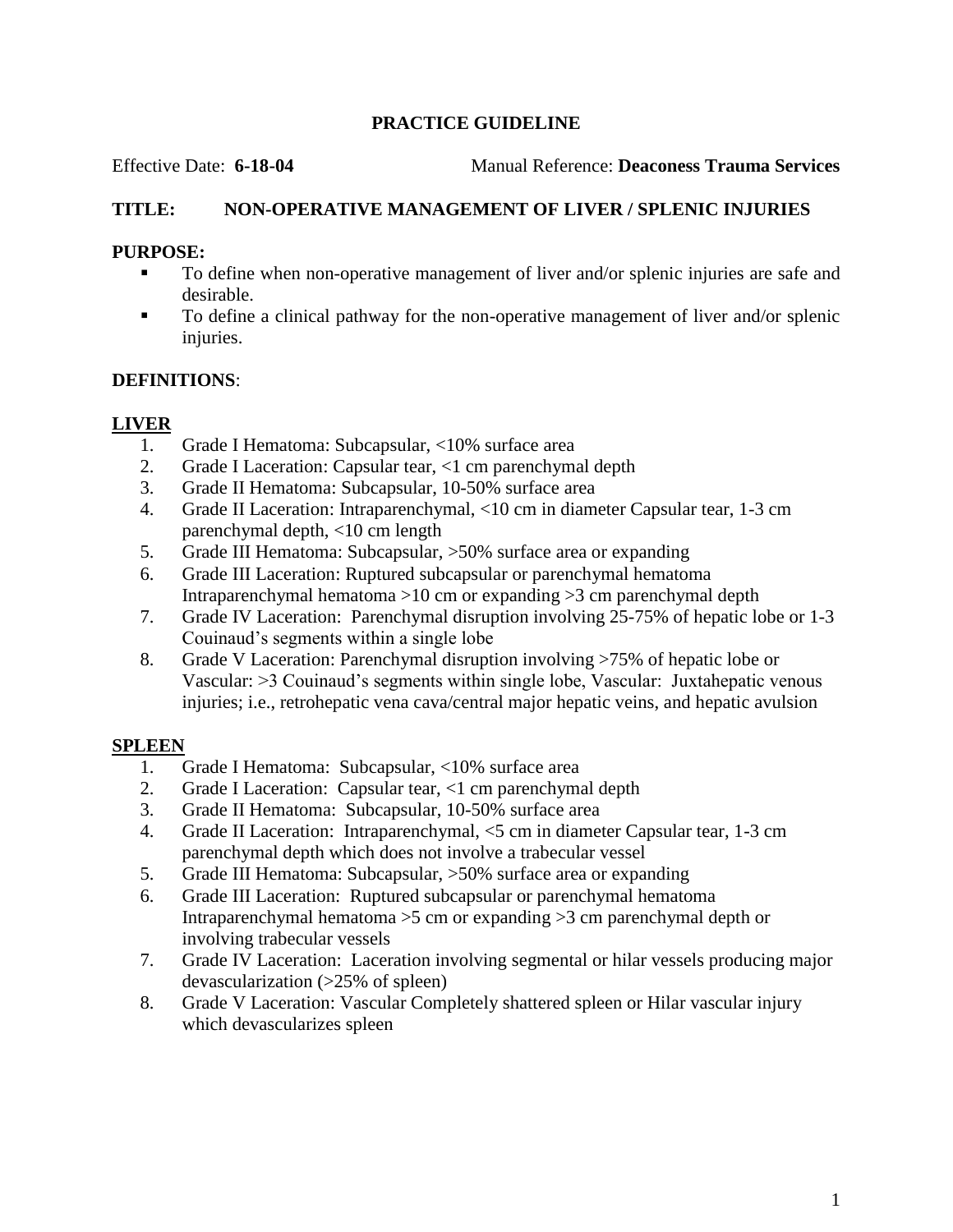#### **GUIDELINES**

- 1. Indications: Non-operative management of splenic and/or liver injury can be considered when all of the following conditions have been met
	- b) Diagnosis of splenic and/or liver injury on CT scan.
	- c) Hemodynamically normal patient that has not required or has responded quickly to the resuscitation.
	- d) No other intra-abdominal injury requiring laparotomy.
	- e) Available for monitoring except for short operative procedures.
	- f) No other major sources of blood loss.
	- g) No other premorbid illnesses that suggest the patient could not tolerate blood loss (e.g., severe ischemic heart disease).
	- h) Willingness to take blood transfusion.
- 2. Non-operative management liver injury: Grade III or higher
	- a) Consider admitting all Grades III or higher liver lacerations or those with significant blood around the liver to Intensive Care Unit.
	- b) Monitor hourly vital signs until normal (e.g., pulse  $< 100$ /min).
	- c) Bed rest.
	- d) NPO, and draw serial hematocrit and hemoglobin every 6 hours until stable (within  $2\%$ ) X 2, then:
		- i) Transfer to regular floor
		- ii) Advance diet
		- iii) Ambulate
		- iv) Hematocrit/Hemoglobin daily
		- v) May consider chemical DVT prophylaxis
		- vi) Discharge when stable, tolerating diet, and ambulating.
		- vii) After discharge:
			- a. No school or work for a week
			- b. No physical education for six weeks
			- c. No major contact sports: three months
			- d. Return to trauma clinic in two weeks
			- e. Instruct to return to the ED if
				- 1) worsening RUQ pain
				- 2) fever
				- 3) jaundice.
				- 4) dizziness/lightheadedness
- 3. Non-operative management of Grade  $I II$  liver injuries without significant hemoperitoneum.
	- a) Admit to floor
	- b) Ambulate
	- c) Diet as tolerated
	- d) Hematocrit/Hemoglobin daily
	- e) May consider DVT prophylaxis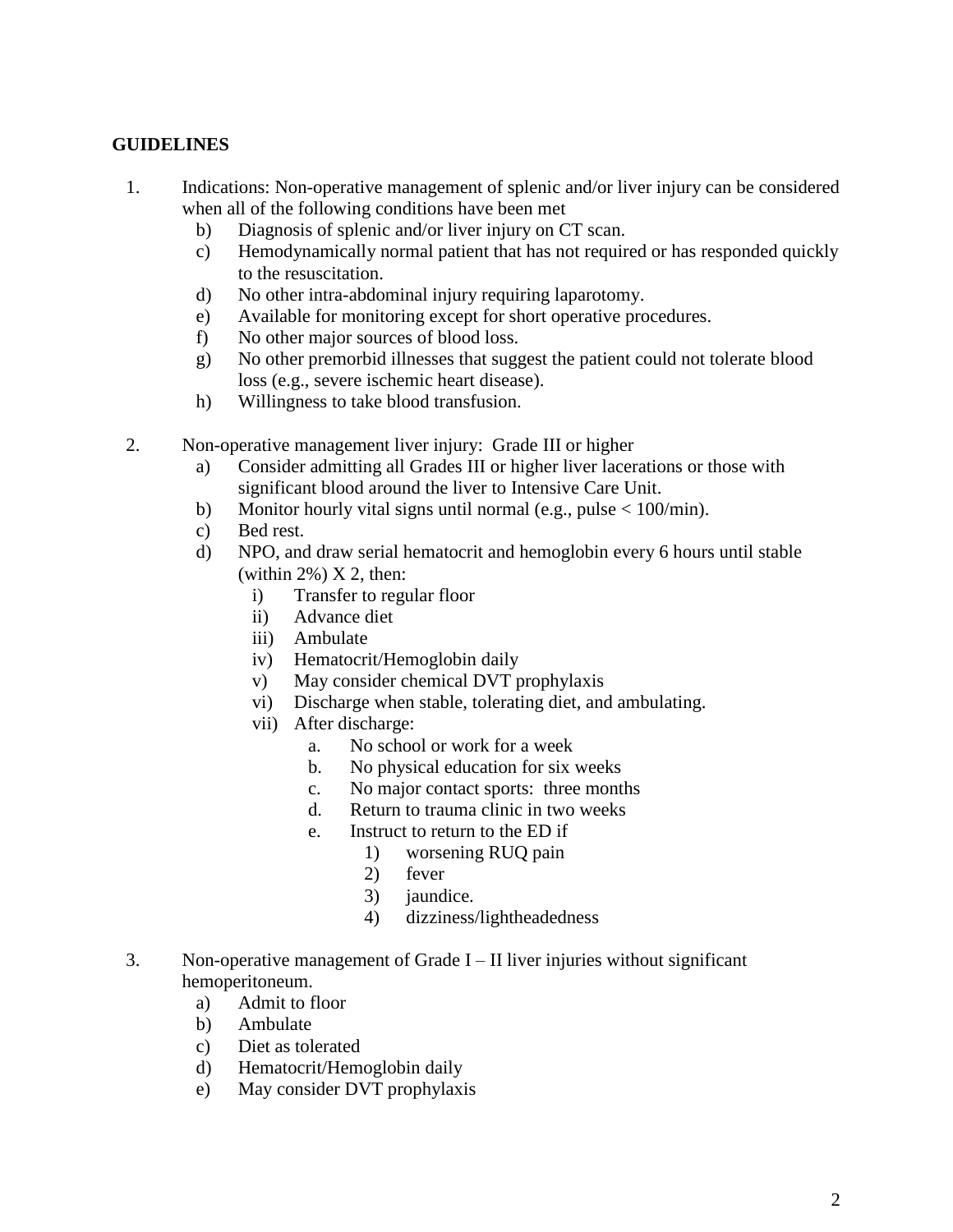- f) Discharge when stable, tolerating diet, and ambulating
- g) After discharge
	- i) No school or work for a week
	- ii) No physical education for six weeks
	- iii) No major contact sports: six weeks
	- iv) Return to Trauma Clinic in two weeks
- 4. Non-operative management splenic injuries
	- a) Admit all Grade II or higher splenic injuries to Intensive Care Unit. Consider admitting stable Grade I splenic injuries to floor with telemetry.
		- i) Draw serial hematocrit and hemoglobin every 6 hours until stable (within 2%) times 2
		- ii) Monitor hourly vital signs
		- iii) NPO & bed rest, until hemoglobin and hematocrit stable (within 2%) times 2
	- b) When hematocrit is stable and there have been no adverse hemodynamic events
		- i) Transfer to regular floor or discontinue telemetry
		- ii) Advance diet
		- iii) Hematocrit and hemoglobin daily
		- iv) If stable and tolerating a diet, discharge 2 days after ambulation begins
	- c) After discharge
		- i) No school or work for a week
		- ii) No physical education for six weeks.
		- iii) No major contact sports (e.g., football) for 3 months.
		- iv) Return to trauma clinic in two weeks.
		- v) Instruct to return to ED if
			- a. worsening left upper quadrant pain
			- b. dizziness/lightheadedness
			- c. syncope or hypotension
			- d. fever
- 5. Indications for angiographic embolization of splenic injury
	- a) Hemodynamically stable and 1 or more of the following
		- i) Contrast blush or extravasation on CT scan
		- ii) Grade 4 or 5 splenic injury
		- iii) Grade 3 injury with evidence of ongoing splenic bleeding (i.e. transfusion of PRBCs required or trending downward of Hgb/Hct)
	- b) Consider administering vaccinations typically given post splenectomy and same discharge instructions as non-op spleen management (see above).

[Intentionally blank. Continued on next page.]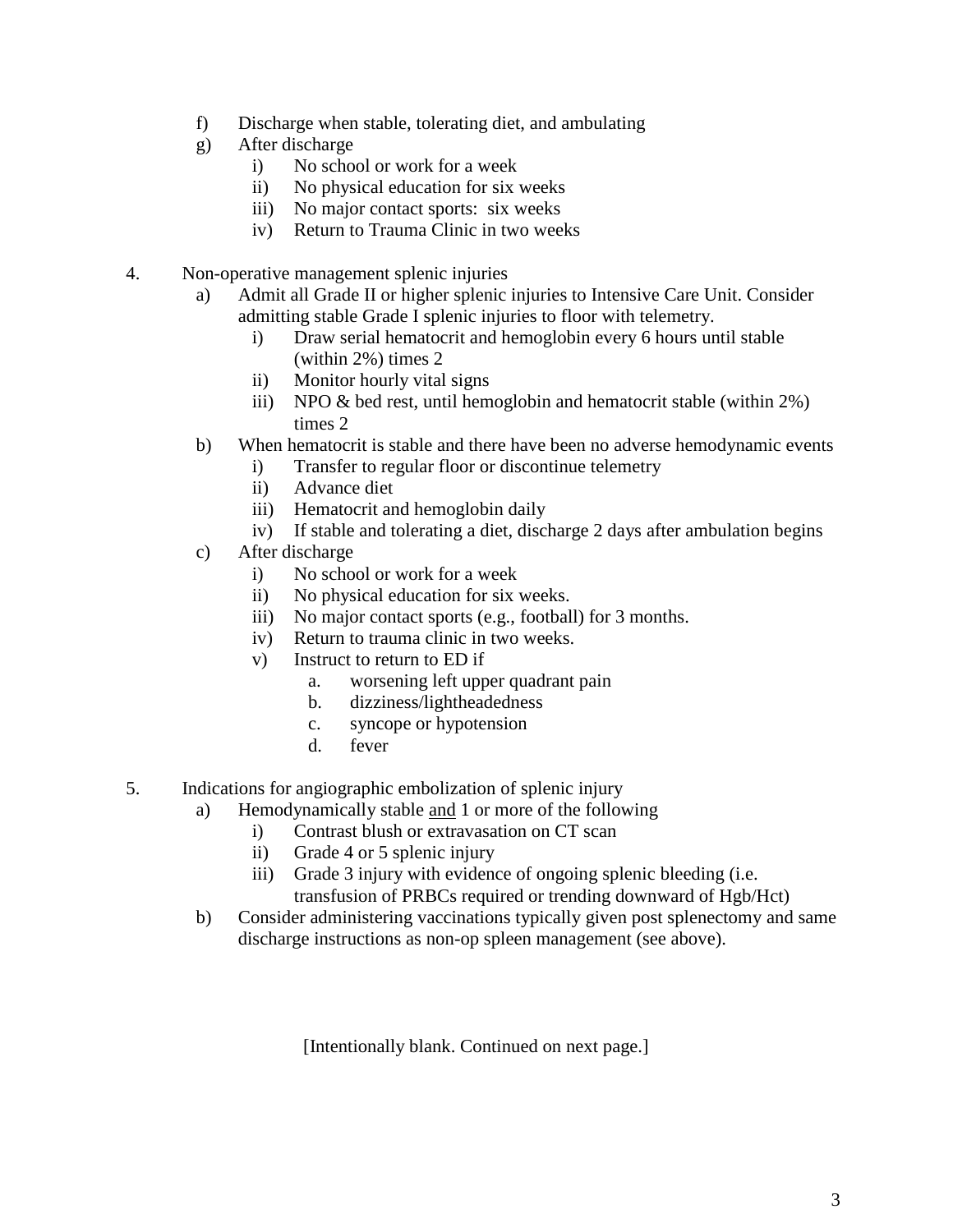# **REFERENCES:**

- Deaconess Trauma Guideline Manual, PENETRATING INJURIES TO THE ABDOMEN.
- Deaconess Trauma Guideline Manual, BLUNT ABDOMINAL TRAUMA.
- IU/ Eskenazi, Level 1 Trauma Center Trauma Care Protocols and Management Guidelines. Division of Trauma, Critical Care and Emergency Surgical Services.
- Stassen, et. al. EAST practice management guidelines work group. Selective nonoperative management of blunt splenic injury: An Eastern Association for the Surgery of Trauma practice management guideline. November 2012. http://www.east.org/resources/treatment-guidelines/blunt-splenic-injury,-selectivenonoperative-management-of (accessed 5/1/2013)
- Stassen, et. al. EAST practice management guidelines work group. Selective nonoperative management of blunt hepatic injury: An Easter Association for the Surgery of Trauma practice management guideline. November 2012. [http://www.east.org/resources/treatment-guidelines/blunt-hapatic-injury,-selective-non](http://www.east.org/resources/treatment-guidelines/blunt-hapatic-injury,-selective-non-operative-management-of)[operative-management-of](http://www.east.org/resources/treatment-guidelines/blunt-hapatic-injury,-selective-non-operative-management-of) (accessed 5/1/2013)

| <b>REVIEWED DATE</b>             | <b>REVISED DATE</b> |
|----------------------------------|---------------------|
| Previous dates removed for space | <b>SEP 2009</b>     |
| <b>OCT 2012</b>                  | <b>MAY 2013</b>     |
| <b>AUG 2014</b>                  |                     |
| <b>DEC</b> 2015                  |                     |
| JAN 2016                         |                     |
| <b>JAN 2017</b>                  |                     |
| JAN 2018                         |                     |
| <b>JAN 2019</b>                  |                     |
| <b>AUG 2020</b>                  |                     |
| <b>JUNE 2021</b>                 |                     |
|                                  |                     |